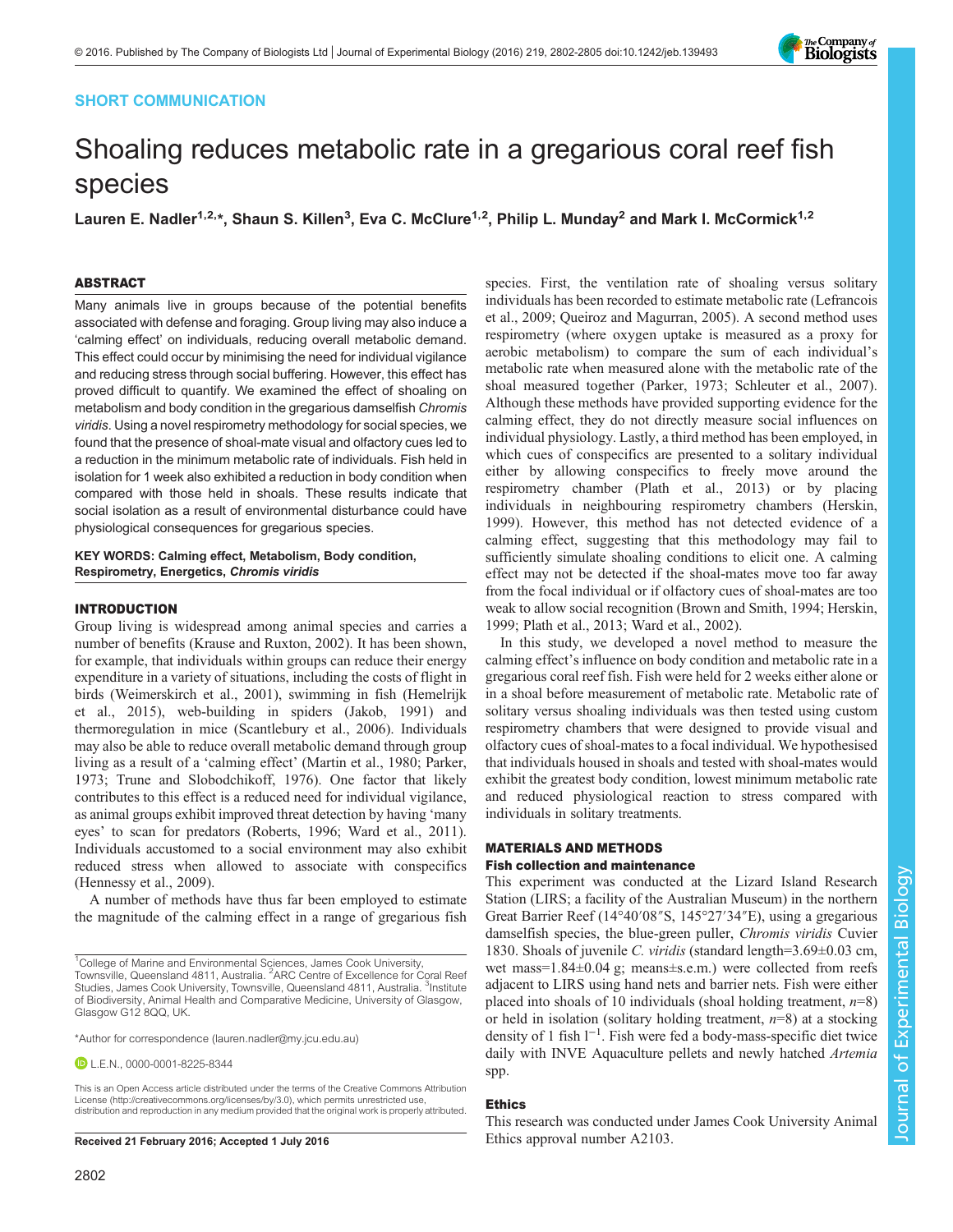## Body condition measurement

Focal individuals were chosen at random and tagged with visible implant elastomer (Northwest Marine Technology, Tumwater, WA, USA) so they were identifiable over time [\(Hoey and McCormick,](#page-3-0) [2006](#page-3-0)). Each holding treatment (solitary, shoal) was maintained for 2 weeks under a natural light cycle (14 h:10 h light:dark). At three time points during this period (weeks 0, 1 and 2), focal fish were measured for wet mass  $(M; \pm 0.0001 \text{ g})$  and standard length  $(L; \pm 0.01 \text{ cm})$ , from which Fulton's K condition factor  $[K=100 \times (M/L^3)]$  was calculated.

# **Respirometry**

Metabolic rate was measured for focal fish using custom respirometry chambers composed of two cylindrical glass tubes (inner respirometry chamber and outer shoal-mate holding chamber) with acrylic end caps and immersed in separate, temperature-controlled water baths (29±0.5°C; Fig. 1). All individuals from both treatments were retrieved from holding tanks using plastic tubs to minimise capture time and eliminate air exposure. Focal fish were then placed in 1 litre plastic bags filled with seawater for ∼10 min prior to transfer to the inner respirometry chamber, in order to allow focal fish to recover from the capture protocol. The inner respirometry chamber was connected to a recirculating pump, to mix water in the respirometer, and a flushing pump, to flush the chamber with oxygen-saturated water for 3 min between each 9 min measurement period. The timing of this flushing and measurement cycle ensured that oxygen saturation in the inner chamber remained above 80% air saturation at all times [\(Hughes, 1973](#page-3-0)). The outer chamber was affixed to the exterior of the inner chamber, to provide visual and olfactory cues of shoal-mates to the focal individual; this chamber was aerated with a continuously running flush pump and the water leaving the outflow port was attached to the in-flow vent for the inner chamber's flush pump, in order to provide the shoal-mates' olfactory cues to the focal individual. Water mixing from the two chambers was confirmed with preliminary tests using food colouring. To ensure that the inner chamber was being flushed with equally oxygenated water in both testing treatments, the flush pump utilised a mixture of the outflow water from the outer chamber and ambient water from the surrounding aquarium. The diameter of



Fig. 1. Side view of the respirometry chamber. The experimental setup was composed of an inner respirometry chamber (length=13.5 cm, inner diameter=3.24 cm, volume of chamber and associated gas-impermeable tubing=100 ml) and an outer shoal-mate holding chamber (length=12.0 cm, inner diameter=11.4 cm, volume=1.10 litres). Arrows indicate the direction of water flow through tubing. Grey circles marked with an X indicate water pumps used for mixing the inner chamber and flushing both chambers.

this outer chamber prevented shoal-mates from swimming >1.5 body lengths from the focal individual.

Dissolved oxygen concentration in the inner chamber was measured every 2 s using a Fire-Sting fibre-optic oxygen meter (Pyroscience, Germany) connected to a computer. The oxygensensing optode was mounted in the recirculation loop in a flowthrough cell [\(Svendsen et al., 2016\)](#page-3-0). Focal fish were starved for 24–25 h prior to experimentation to ensure that they were in a post-absorptive state ([Niimi and Beamish, 1974\)](#page-3-0) and were left undisturbed in the respirometers for  $11-12$  h overnight, as C. viridis is quiescent at night. Preliminary studies of C. viridis run for 36 h indicated that oxygen consumption stabilised within ∼5 h, with the lowest levels achieved overnight (S.S.K., L.E.N. and M.I.M., unpublished data). This was consistent with the data presented here (average time to stabilise=4.6 h, and was not significantly different between treatments,  $P > 0.05$ ). A dim light remained on through the night in the laboratory, allowing the focal fish to see their shoalmates in shoal testing trials. Slopes  $(s)$  were calculated from plots of oxygen concentration versus time using linear least squares regression (LabChart v6 software) and converted to rate of oxygen uptake  $(M_{\text{O}_2}; \text{ mg O}_2 \text{ h}^{-1})$ , excluding the first and last minute of each measurement period to allow the oxygen concentration in the recirculation loop to stabilise following the flushing period. All  $r^2$  values were greater than 0.97. Bacterial respiration was measured in empty chambers for three measurement periods before and after trials and was then subtracted from all fish respiration measurements, assuming a linear increase in bacterial respiration over time ([Rodgers et al., 2016](#page-3-0)).

The metabolic rate of each focal fish was recorded in a solitary (no shoal-mates in the outer chamber) and a shoal testing treatment (six shoal-mates in the outer chamber). Three measures of metabolic rate were analysed. First, minimum measured metabolic rate in fish exposed to each treatment  $(MR_{min})$  was estimated using the protocol typically employed to measure standard metabolic rate (the metabolic rate of a resting ectotherm) in the literature. This was accomplished by taking MR<sub>min</sub> as the lowest 10th percentile of  $M_{\text{O}_2}$  measurements ([Chabot et al., 2016; Killen, 2014\)](#page-3-0) and comparisons were drawn between individuals tested alone and with a shoal. Second, routine metabolic rate (RMR, the metabolic rate of an undisturbed animal including costs of random activity) was calculated as the mean  $\dot{M}_{O_2}$  excluding the first 5 h in the respirometer. Differences between fish tested alone (RMR<sub>alone</sub>) and fish tested in shoals (RMR<sub>shoal</sub>) were assessed ([Killen et al., 2011\)](#page-3-0). Third, the initial stress response (ISR) was taken as the difference between the initial metabolic rate (first slope following transfer to the respirometer) and  $MR_{min}$ .  $\dot{M}_{O_2}$  is commonly used as an indicator of stress and reaction to threats such as predation, because of the previously established link between oxygen uptake and stress hormones, including cortisol and epinephrine (e.g. [Brown et al.,](#page-3-0) [1982; Morgan and Iwama, 1996](#page-3-0)). In this study, the stressor was the handling stress induced during transfer to the respirometer and any stress of being in isolation.

## Statistical analyses

All statistical analyses were conducted in R v.3.2.4, using package 'nlme' [\(http://CRAN.R-project.org/package=nlme](http://CRAN.R-project.org/package=nlme)). Differences in body condition over time were assessed using a general linear mixed-effects model (GLMM) corrected for autocorrelation, with holding treatment (shoal or solitary) and time (weeks 0, 1, 2) as fixed effects and individual as a random effect. Differences in the  $MR<sub>min</sub>$ , RMR and ISR were analysed using a GLMM with holding pattern (shoal or solitary) and testing pattern (shoal or solitary) as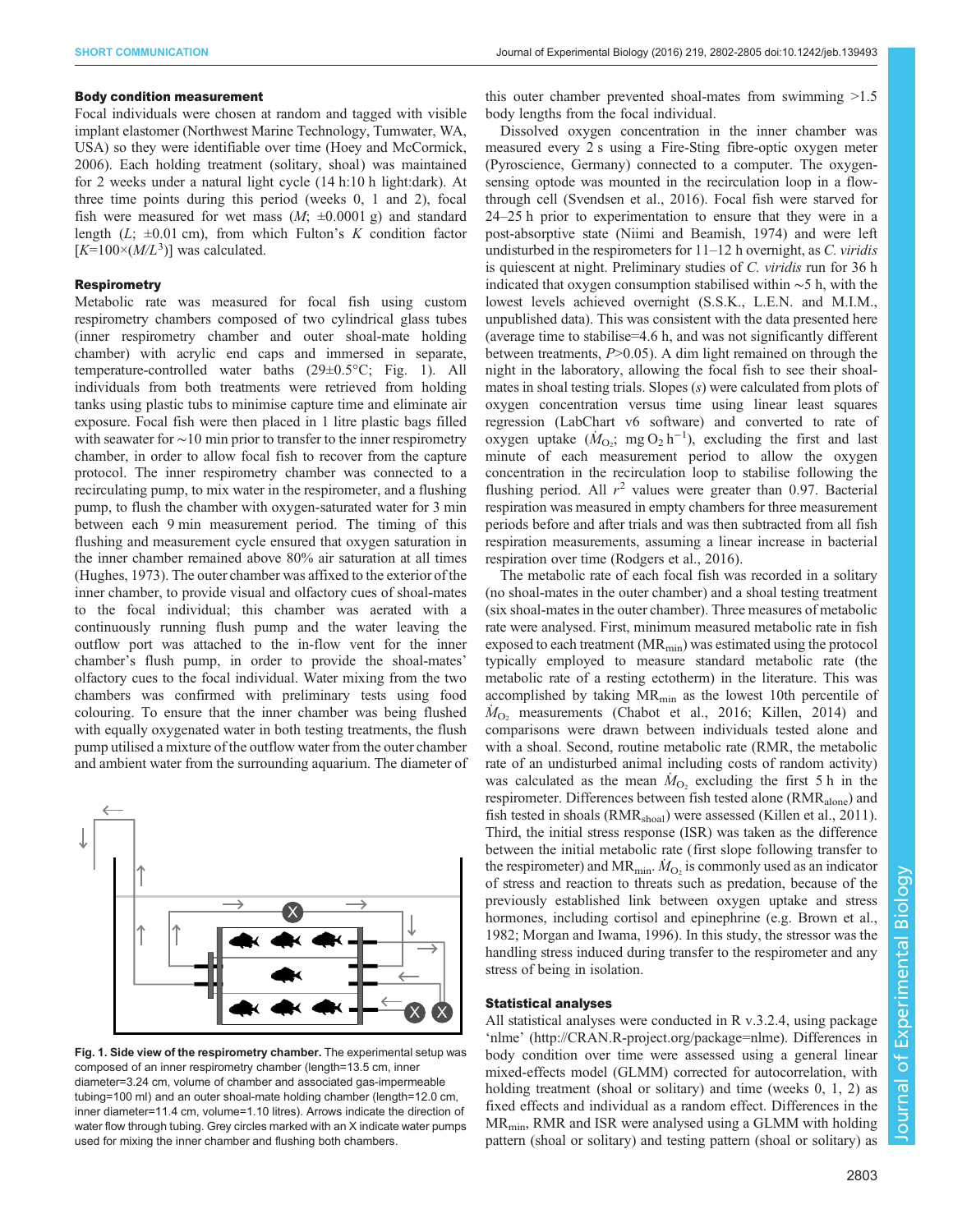fixed effects, body mass as a covariate (to account for differences in body size) and individual as a random effect.

## RESULTS AND DISCUSSION

The results suggest that the minimal estimated metabolic rate of gregarious species may be higher when individuals are measured alone versus when they are measured in a shoal, potentially because of an increase in energy spent on vigilance or an autonomic stress response to social isolation ([Barreto and Volpato, 2011](#page-3-0); [Hennessy](#page-3-0) [et al., 2009](#page-3-0); [Roberts, 1996](#page-3-0)).  $MR_{min}$  of fish tested in a shoal was significantly lower than  $MR_{min}$  of solitary fish, with an average reduction of 25.9% (5–60% range; GLMM:  $F_{1,14}$ =27.27,  $P=0.0004$ ; Fig. 2A). Similar results were also found for RMR, with RMR of fish in a shoal significantly lower than RMR of solitary fish (GLMM:  $F_{1,14}$ =17.34,  $P=0.0019$ ; Fig. 2B). Respirometry treatment had a comparable effect on individuals from both the solitary and shoal holding treatments ( $MR_{min}$  GLMM:  $F_{1,14}=1.26, P=0.2812$ ; RMR GLMM:  $F_{1,14}=1.14, P=0.3033$ ).

Holding treatment did have a significant impact on body condition. Individuals that were kept alone in their holding tanks exhibited a reduction in condition factor from week 0 to 1 (GLMM:  $F_{1,30}$ =9.16, P=0.0050; Fig. 2C). The measured increase in MR<sub>min</sub> in the solitary testing treatment likely contributed to this reduction in body condition. As feeding rate can decrease immediately following social isolation in gregarious species [\(Barreto and Volpato, 2011\)](#page-3-0), reduced food intake in the solitary holding treatment may have compounded this effect.

Individuals accustomed to the shoal holding treatment exhibited a stronger physiological reaction to handling stress during transfer to the respirometer than those acclimated to an isolated condition. ISR was more than double in focal individuals that had been held in shoals as compared with individuals held alone  $(F_{1,14}=9.62)$ ,  $P=0.0078$ ; Fig. 2C), regardless of whether fish were measured for  $MR_{min}$  in a shoal or in isolation ( $F_{1,14}$ =0.21,  $P$ =0.6559; Fig. 2D). [Plath et al. \(2013\)](#page-3-0) found a similar trend in shoaling minnows, in which oxygen consumption rate increased immediately following exposure to a shoal testing treatment. Individuals that were held in shoals but measured for metabolic rate in isolation exhibited elevated ISR likely because of the stress of acute social isolation, which can increase circulating glucocorticoids in gregarious species [\(Galhardo and Oliveira, 2014; Lyons et al., 1993](#page-3-0)). Fish in the solitary holding treatment may have grown accustomed to being alone, relying less on the presence of shoal-mates for risk assessment and stress reduction. As fish held alone would not have had shoal-mates to aid in vigilance, they may have increased the threshold of threat at which they instigate a stress response, which could explain their lower ISR. However, further studies quantifying the role of individual vigilance in the calming effect would be essential to tease apart this mechanism ([Roberts, 1996\)](#page-3-0).

Many factors may influence the magnitude of the calming effect in social species, such as the degree of social organisation, ontogenetic stage and novelty of the environment [\(Hennessy](#page-3-0) [et al., 2009](#page-3-0)). Therefore, further studies should investigate whether the calming effect is maintained under different conditions. In highly territorial species, the presence of conspecifics can increase metabolic demand and aggressive behaviours ([Killen et al., 2014](#page-3-0); [Sloman et al., 2000\)](#page-3-0), highlighting the importance of behavioural traits in physiological responses to conspecifics. In addition, many of the benefits of group living increase up to an optimal shoal size, including vigilance and foraging [\(Fischer et al., 2015](#page-3-0); [Goldenberg](#page-3-0) [et al., 2014](#page-3-0); [Magurran and Pitcher, 1983](#page-3-0)). Therefore, the magnitude of the calming effect is likely to vary depending on the group size





Fig. 2. Effects of shoaling on the body condition and metabolism of Chromis viridis. Effect of holding and testing treatment on (A) minimum metabolic rate (MR<sub>min</sub>, mg O<sub>2</sub> h<sup>-1</sup>) and (B) routine metabolic rate (RMR; mg O<sub>2</sub> h<sup>-1</sup>). (C) Effect of holding treatment on individual body condition (Fulton's K condition factor). (D) Effect of holding and testing treatment on the initial stress response (ISR; mg O<sub>2</sub> h<sup>-1</sup>). Metabolic rate measures were masscorrected using residuals of the relationship between log body mass and log metabolic rate added to the fitted value for mass=1.84 g, the mean mass of all fish used in the study. Error bars are s.e.m. and  $n=8$  for all treatments. Asterisks indicate statistical significance (\*P<0.05).